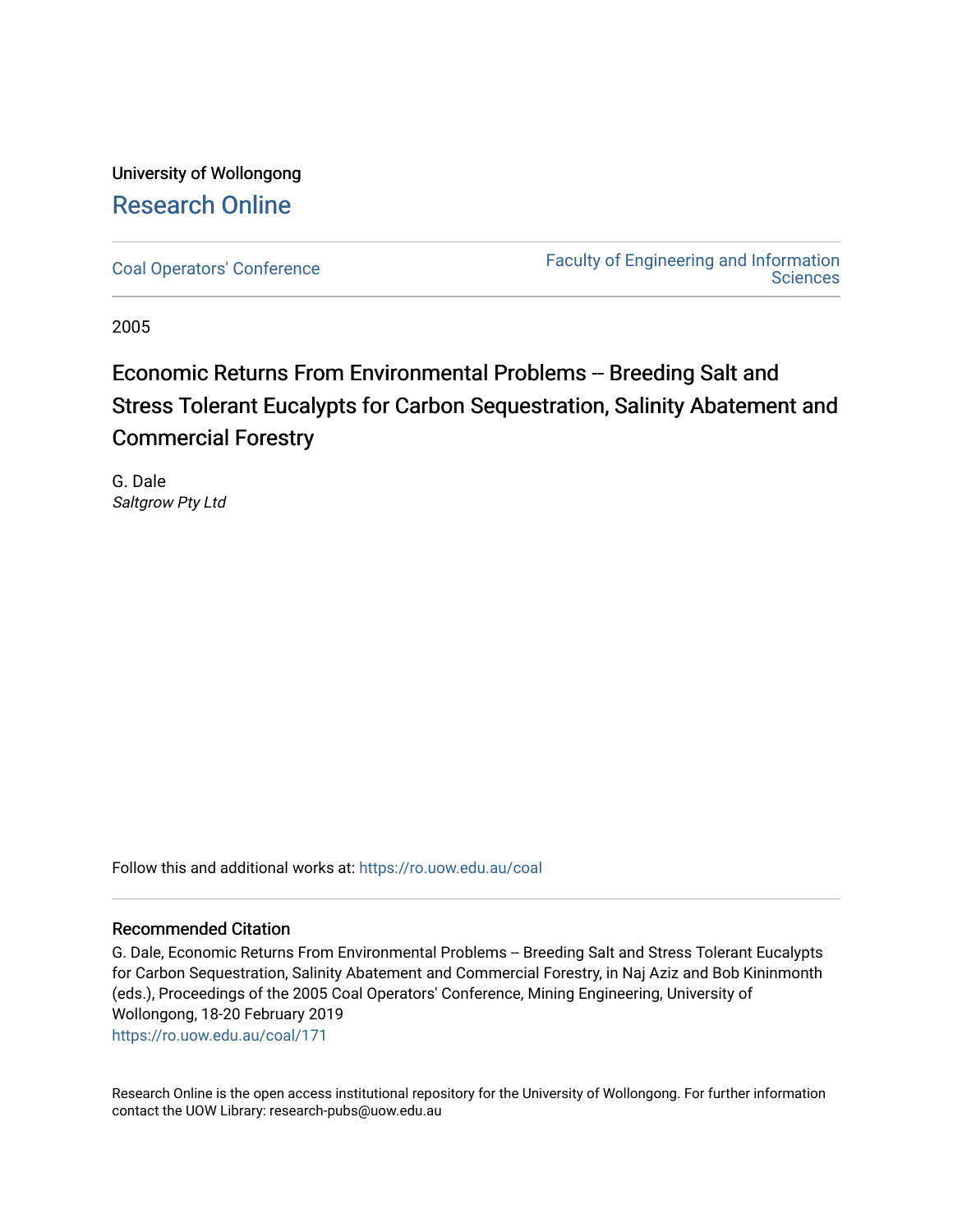## **Economic Returns From Environmental Problems — Breeding Salt and Stress Tolerant Eucalypts for Carbon Sequestration, Salinity Abatement and Commercial Forestry**

**G Dale<sup>1</sup>**

#### **ABSTRACT**

Carbon sequestration in planted forests provides an immediately available, low cost option to address the greenhouse impacts of coal mining and coal utilisation in a carbon constrained world. In addition, planted forests also offer the opportunity to address other environmental issues, particularly salinity and loss of biodiversity.

Given salinity is characteristically associated with agriculture in the 500 to 700 mm rainfall belt, then where such forests can also produce commercial timber products, they offer the additional opportunity to establish new, diversified rural employment in both timber growing and processing.

In the majority of Australian catchments affected by salinity, where rainfall is generally less than the 700 mm limit to conventional forestry, and where groundwater reserves are often saline, the objective of achieving economically viable forestry production presents a significant challenge.

In 1996, Saltgrow commenced a collaborative breeding program to combine the salt and stress tolerance of *E camaldulensis*, with the growth rate, stem form and wood properties of the commercial species, *E grandis* and *E globulus*. This program aimed to produce trees with the potential for commercial rehabilitation of saline landscapes. Results covering a range of site conditions from Saltgrow's network of over 100 trials around Australia are presented. The opportunity for commercial plantations integrated with agriculture in low to medium rainfall areas to address salinity and sustainability will be discussed. In addition, the significant potential for partnerships between land-rich, cash-poor farmers, catchment management authorities seeking to invest in public good projects that enhance environmental sustainability, and major carbon producing industries with either mandated or voluntary requirements to curtail net emissions will also be discussed.

### **INTRODUCTION**

In the 2001 - 2002 period, Australia exported just over 200 million tonnes of black coal† . Based on an average carbon content for black coal of 75 per cent, this represents 150 million tonnes of carbon, or 550 million tonnes of potential carbon dioxide emissions after combustion. Similarly, domestic consumption of black coal in the 2001 - 2002 period was around 72 million tonnes<sup>†</sup>, representing potential  $CO_2$  emissions of 198 million tonnes. Black coal combustion accounts for more than 50 per cent of Australia's electric power generation† .

At the opening of BHP's Dendrobium colliery at Mt Kembla in November 2003, NSW Premier Bob Carr stated that two Australian Coal suppliers had been told by European buyers that they wished to purchase coal with greenhouse offsets<sup>‡</sup>. With ratification of the Kyoto Protocol by Russia on 18 November 2004, and entry into force of the protocol from 16 February 2005, the pressure from overseas coal purchasers for supply of coal together with greenhouse offsets can be expected to increase. All other factors being equal, suppliers that can provide greenhouse offsets at the most competitive price can be expected to enjoy a market advantage. Similarly in Australia, the NSW

‡ http://www.nafi.com.au/news/view.php3?id=729

Benchmarks scheme has placed pressure on NSW power retailers to reduce  $CO<sub>2</sub>$  emissions. It is likely that other states will follow this lead.

Numerous technologies exist to improve coal generation efficiency, to capture and store  $CO<sub>2</sub>$  following combustion, to achieve demand side efficiencies, and to avoid net carbon emissions via renewable energy generation. Detailed discussion of these alternatives is beyond the scope of this paper other than to say that many of these options remain developmental or cost prohibitive. In contrast, carbon sequestration via planted forests offers an immediately available, cost effective means of providing carbon offsets, either against domestic consumption, or attached to coal exports.

In addition to their carbon sequestration potential, planted forests offer the potential to address many other environmental issues. Salinity currently affects over 5.6 million ha across Australia, and this is projected to increase to 17 million ha by 2050 without intervention (NLWRA, 2000). Of the projected area to be affected, over 13.6 million ha or 80 per cent is agricultural land (NLWRA, 2000).

Salinity is generally regarded as resulting from clearing of native deep rooted perennial vegetation and its replacement with annual crop and pasture species. This vegetation change, and the associated differences in plant water-use, has lead to an altered water-balance and rise in groundwater tables, ultimately bringing salt stored deep in the soil profile to the surface. Commercially driven tree production systems developed for large areas of the current crop and pasture zones of the Murray Darling Basin is one of three pillars of on-ground action recommended to halt the growth of salinity and loss of native biodiversity in Australia's land and river systems (Stirzaker *et al*, 2000).

However, in the majority of catchments affected by salinity, where rainfall is generally less than the 700 mm limit to conventional forestry, and where groundwater reserves are often saline, the objective of achieving economically viable forestry production presents a significant challenge.

The XYLONOVA Research and Development Program commenced in 1996 with the aim of developing salt and drought tolerant eucalypt hybrids for establishing commercial plantations under low rainfall conditions and on saline, and waterlogged land. The program's primary objective was to combine the salt and drought tolerance plus timber characteristics of *Eucalyptus camaldulensis* with the growth rate, wood quality and form of *E grandis* and *E globulus*. To date 1333 novel varieties have been developed, and over 100 trials and 300 separate planting sites have been established across Australia.

This paper reports on the results of these trials under two different landscape conditions. The results are reviewed in the context of the opportunity for commercial plantations integrated with agriculture in low to medium rainfall areas to address salinity, carbon sequestration and sustainability. In addition, the potential for partnerships among land-rich, cash-poor farmers, catchment management authorities seeking to invest in public good projects that enhance environmental sustainability, and major carbon producing industries with either mandated or voluntary requirements to curtail net emissions will also be discussed.

<sup>1.</sup> Saltgrow Pty Ltd, PO Box 575, Qld. Email: glenn.dale@saltgrow.com.au

<sup>†</sup> http://www.australiancoal.com.au/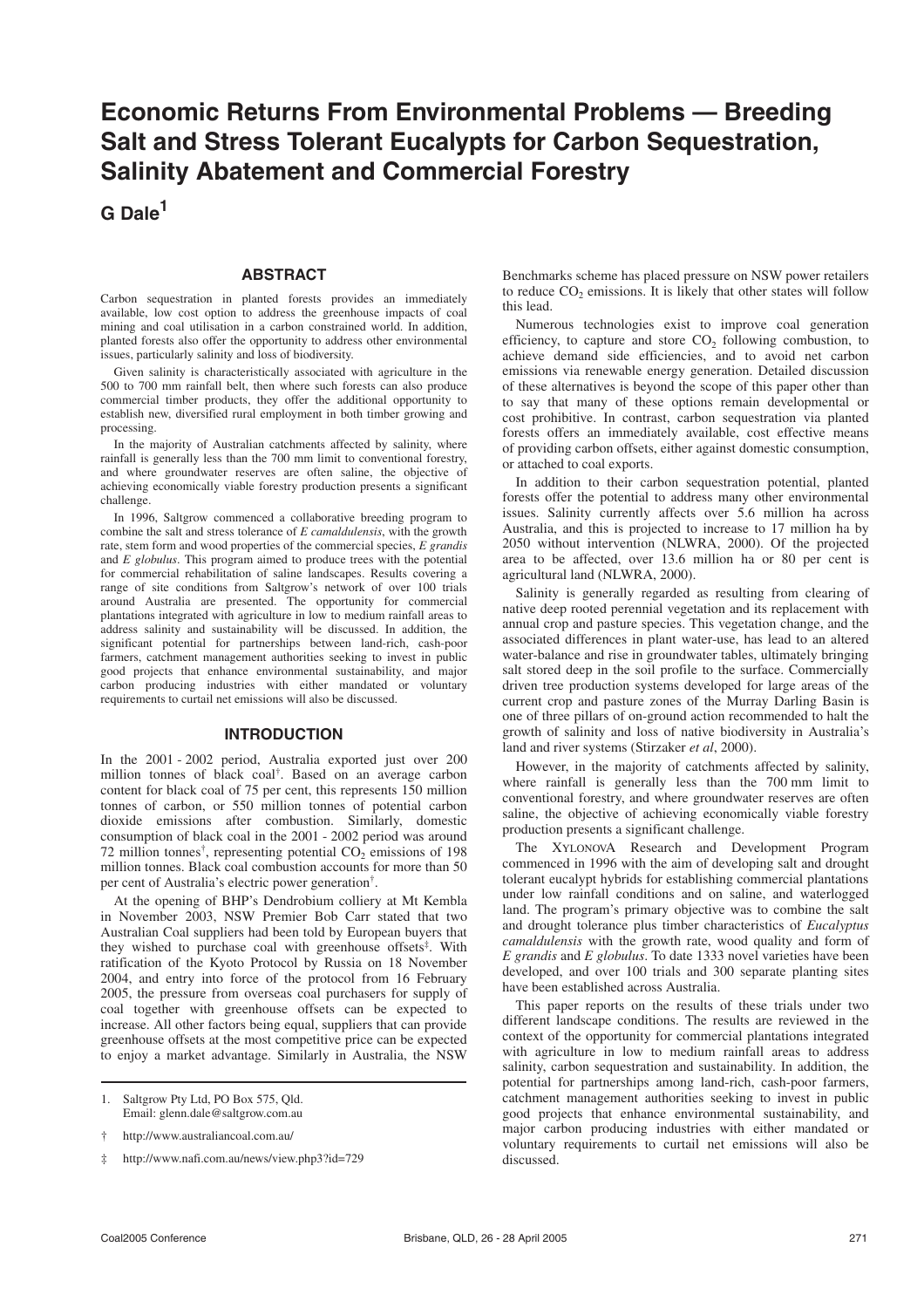### **MATERIALS AND METHODS**

## **Site type 1 – Shallow saline watertable with saline irrigation**

In 1998, the first Saltgrow trial was established at Mt Scobie, near Kyabram in northern Victoria. It comprises 217 genotypes from two *E camaldulensis x E grandis* families and four *E camaldulensis* x *E globulus* families. This trial is a single tree plot, incomplete block design with five replicates and a single irrigation treatment using pumped saline groundwater.

The site forms part of a salinity control experiment testing conjunctive water use as a form of integrated on-farm salt management. The trial is located within the draw-down zone of a groundwater pump, and is used to dispose of the saline water extracted by the pump. Irrigation with low salinity water continues on surrounding dairy pasture. The trees are located in an area which had become too saline for continued pasture production, with a soil salinity of approximately 8 to 12 dS/m (ECe). The predominant soil type in the trial area is a Goulburn Loam (a grey-brown loam with a subsoil of yellowish-brown medium to heavy clay), with a tongue of Congupna Clay (grey, gilgaied clay with a heavy clay subsoil) traversing the trial.

The site was irrigated with fresh water for five months following establishment. In the second irrigation season (October 1999 to March 2000), groundwater was diluted 1:1 with fresh water to achieve an EC of 5 dS/m. From the start of the third irrigation season (October 2000) and for all subsequent irrigation seasons, the site has been irrigated with undiluted groundwater at 10 dS/m. As a genetics trial, irrigation with saline water exposes all trees to the same level of salinity.

Mean annual rainfall in the area (Kyabram) is approximately 465 mm, and mean annual evaporation is about 1606 mm. Applied irrigation provides the equivalent of approximately 400 to 600 mm of rainfall, bringing the annual total to around 865 mm. Watertable depth across the site varies between 0.4 and 1.85 m.

#### **Site type 2 – Medium to low rainfall, non-saline recharge sites**

In August 2000, a series of six species trials, each comprising 84 hybrid clones and seven unimproved pure species judged as 'best bets' for low/medium rainfall areas, was established in conjunction with State Forests of NSW throughout the western slopes of NSW from Wagga in the south to Boggabri in the north. Pure species used in the winter rainfall trials were *E cladocalyx*, *E camaldulensis*, *E sideroxylon*. *Corymbia maculata* and *Acacia mearnsii*. In the intermediate and summer rainfall trials, *E cladocalyx* and *C maculata* were replaced by *E argophloia* and *C variegata* respectively. The trials span the gradient from winter maximum rainfall, through even annual rainfall to summer maximum rainfall. Rainfall across the six sites ranges from 531 to 707 mm. Other key climatic data are summarised in Table 1.

These six trials were established on non-saline recharge areas, where rainfall not used by annual crops and pastures leaks past the rootzone. Over time, this leakage contributes to a rise in the watertable and leads to salinity outbreaks in downslope areas. The re-establishment of trees in recharge areas aims to prevent rainfall leaking to the watertable, preventing or limiting the spread of salinity.

## **RESULTS**

#### **Site type 1 – Shallow saline watertable with saline irrigation**

Figure 1 illustrates the significant gains in stem volume achieved by the hybrids over their pure species parents in the Mt Scobie trial at six years (72 months). For the *E camaldulensis x E grandis* hybrid, the mean volume of all clones is 102 per cent greater than the volume of the best of the two pure species parents. Selection of the top ten per cent of clones increases this yield gain to 203 per cent. For the *E camaldulensis x E globulus* hybrid the volume gain is more pronounced, with the mean stem volume of all clones being 295 per cent greater than the volume of the best of the two pure species parents. Selection of the top ten per cent of clones increases this yield gain to 516 per cent.

Survival of the top ten per cent of *E camaldulensis x E globulus* and *E camaldulensis x E grandis* clones is 100 per cent and 95.6 per cent respectively, compared to pure *E globulus* (five per cent) and pure *E grandis* (24.6 per cent) (data not shown). In contrast to pure *E globulus* and *E. grandis*, survival of pure *E camaldulensis* is 100 per cent, confirming the salt tolerance of this species, but the growth rate, projected at an average to year ten of  $3.7 \text{ m}^3/\text{h}$ a/yr, is well below the commercially viable threshold of around 15 m<sup>3</sup>/ha/yr.

#### **Site type 2 – Medium to low rainfall, non-saline recharge sites**

While the mean stem volume of both hybrid types was similar to that for the other hardwood species, when compared to the best performing pure hardwood species, (River Red Gum – *E camaldulensis*), the top ten per cent of *E camaldulensis x E globulus* and *E camaldulensis x E grandis* clones performed 63 per cent to 67 per cent better respectively, while the top clone of each hybrid performed 64 to 82 per cent better.

**TABLE 1**

Key climatic data for medium to low rainfall, non-saline recharge trials. Decile 1 rainfall means that there is a ten per cent chance that the annual rainfall will be at or below this figure.

| <b>Station</b>                 | <b>Mona Vale</b> | <b>Tuffnell Park</b> | <b>Lui Station</b> | <b>Winston Park</b> | <b>Silsoe</b> | <b>Emerald Hills</b> |
|--------------------------------|------------------|----------------------|--------------------|---------------------|---------------|----------------------|
| Locality                       | Wagga            | Junee                | Mudgee             | Molong              | Ouirindi      | Gunnedah             |
| Rainfall seasonality           | Winter           | Winter               | Even               | Even                | Summer        | Summer               |
| Av annual rainfall (mm)        | 584              | 531                  | 675                | 707                 | 685           | 619                  |
| Decile 1 rainfall (mm)         | 418              | 367                  | 430                | 467                 | 458           | 377                  |
| Lowest min temp $(^{\circ}C)$  | $-6.3$           | $-5.0$               | $-8.3$             | $-8.8$              | $-6.7$        | $-5.6$               |
| Highest max temp $(^{\circ}C)$ | 44.8             | 46.1                 | 42.2               | 42.3                | 41.8          | 43.3                 |
| Days $<0$ <sup>o</sup> C       | 22.1             | 24.8                 | 38.5               | 66.4                | 31.1          | 9.8                  |
| Days $>35^{\circ}$ C           | 18.2             | 18.2                 | 13.3               | 12.5                | 19.6          | 22                   |
| Annual evap (mm)               | 1825             | 1825                 | 1752               | 1825                | 1934          | 1934                 |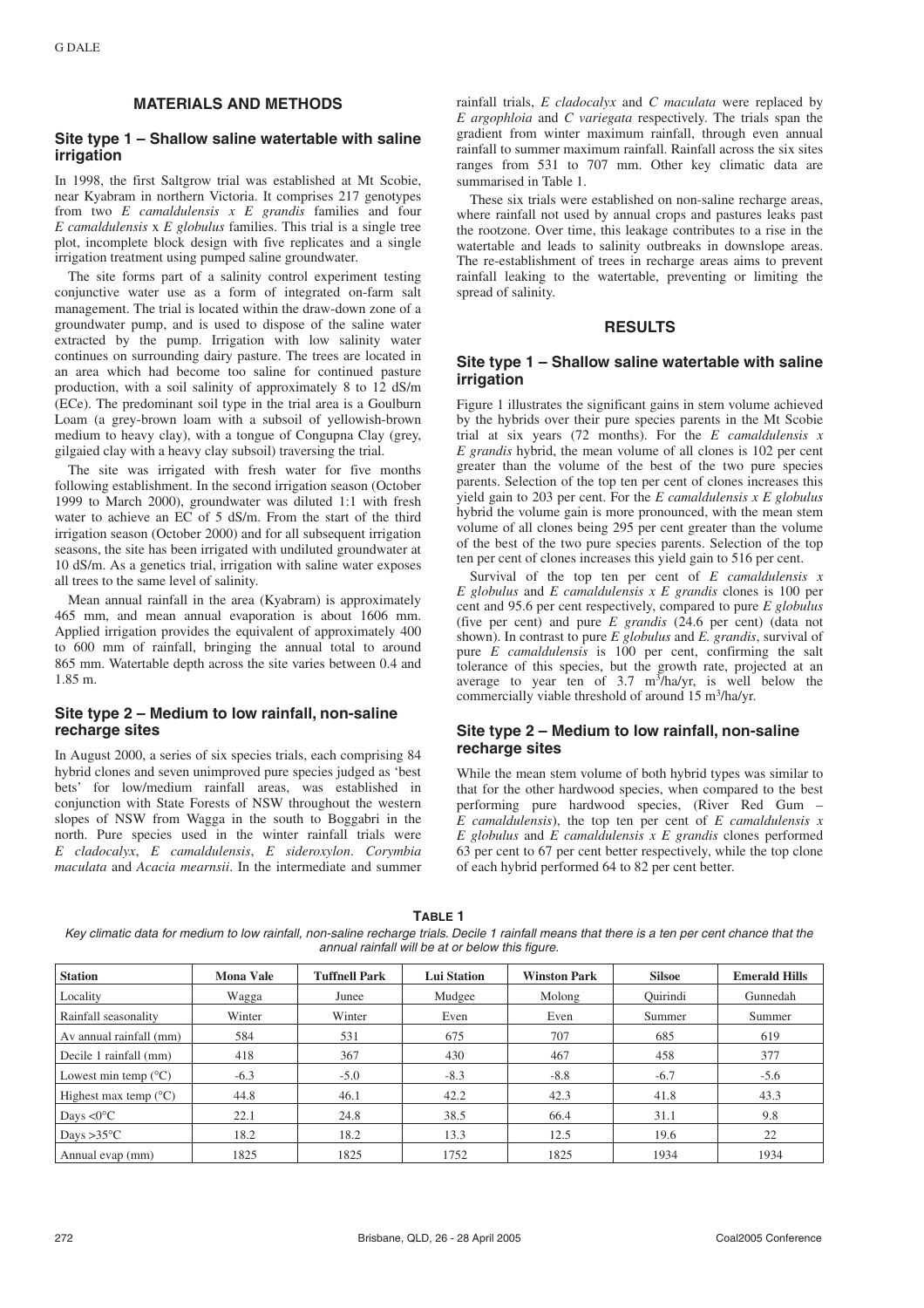

FIG 1 - Growth curve to 72 months of age for mean stem volume at Mt Scobie. Growth curves for the top clone and the top ten per cent of clones of both the E camaldulensis  $x \, E$  grandis and E camaldulensis  $x \, E$  globulus hybrids are shown in comparison to the growth curves of their pure species parents, E grandis, E globulus and E camaldulensis. The stem volume growth of the hybrids is significantly greater than that of any of their pure species parents.



FIG 2 - Three-and-a-half-year-old stand of Saltgrow hybrids at Mt Scobie in northern Victoria. Note the salt encrustation on the bare scalded area in the foreground.

## **DISCUSSION**

#### **Genetic improvement of Eucalyptus for commercial productivity in low/medium rainfall and saline site conditions**

The exploitation of heterosis has been one of the major successes of plant breeding in the 20th century (Cooper and Merrill, 2000). The results of this work indicate the potential for a similar revolution in eucalypts for forestry in stressed environments. Through inter-specific hybridisation and the incumbent capacity to exploit and re-package the wealth of natural genetic variation available among inter-breeding eucalypt species, substantial improvements have been achieved in adaptation and productivity.

The Mt Scobie trial site presents soil conditions that would typically be considered stressful for growth of non-halophytic tree and crop species: shallow watertable (0.5 to 1.05 m) leading to problems with root zone aeration; moderately saline groundwater (7.5 to 8.5 dS/m) having direct osmotic and toxicity impacts; saline soil conditions at the soil surface (ECe 4.7 to 7.1 dS/m) and in the active rootzone area (ECe up to 12 dS/m at 0.5 m), again having osmotic and toxicity impacts; medium to heavy clay texture restricting root penetration, soil aeration and plant water availability; and high subsoil pH (7.5 to 8.8 at 0.5 m and below) leading to problems with nutrient availability. These site conditions are typical of many saline degraded areas of the Murray-Darling Basin, and the Shepparton Irrigation Region in particular, presenting conditions unsuitable for agricultural crops which are typically restricted to soils of less than 2 dS/m (Ghassemi *et al*, 1995).

Under the stressful conditions of the Mt Scobie site, significant heterosis is displayed by both hybrid types relative to their respective mid-parent means. For stem volume at 72 months, the gain in the mean performance over the better of the two pure species parents was between 102 per cent for the *E camaldulensis x E grandis* hybrids and 295 per cent for the *E camaldulensis x E globulus* hybrids. The practical implication of this result is that an increased level of timber production can be achieved in the hybrids under shallow saline watertable conditions compared to naturally occurring pure species.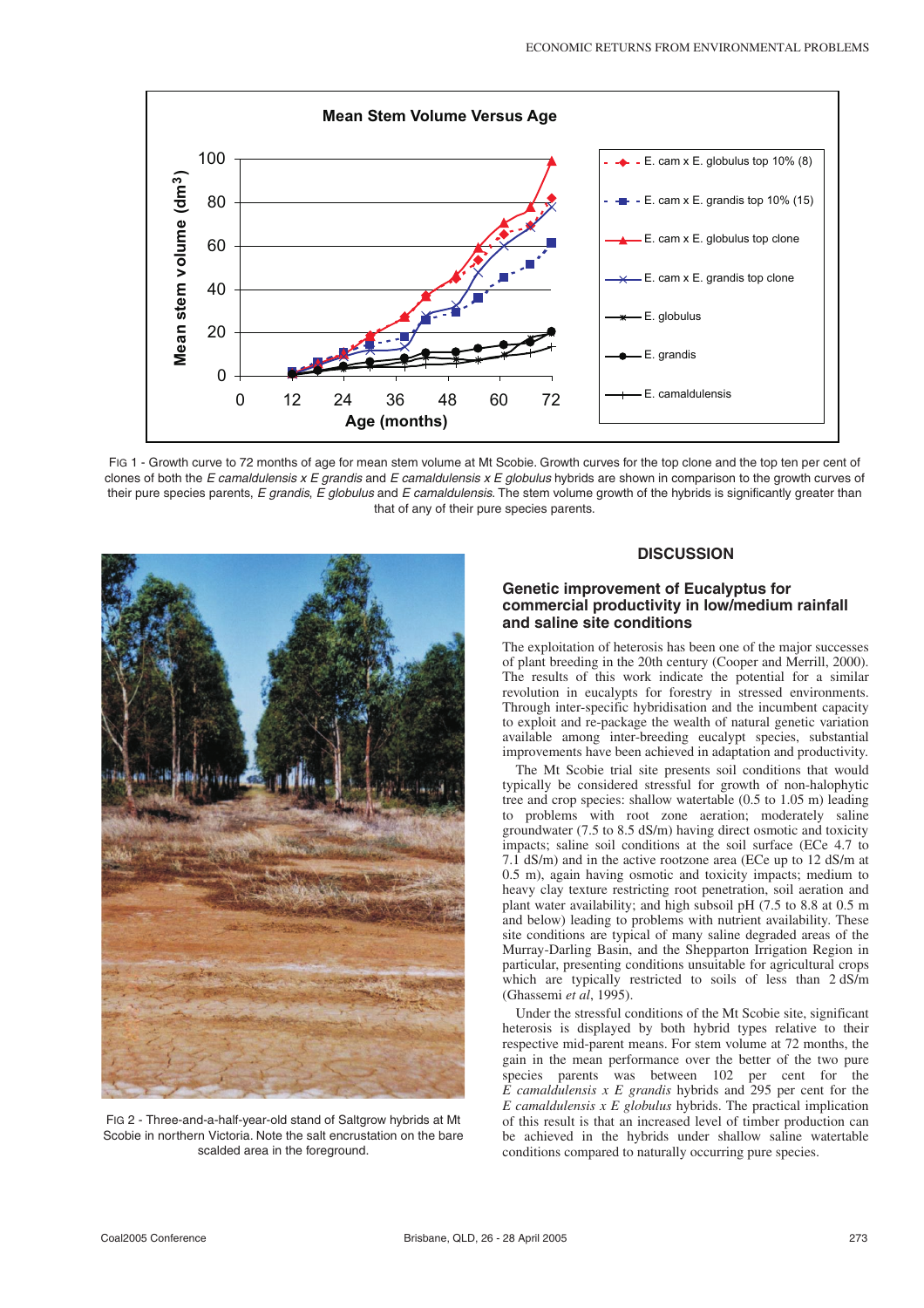

FIG 3 - Mean stem volume of seven 'best bet' pure hardwood species compared to: (a) the clone mean, (b) the top ten per cent of clones, and (c) the top clone of both the E camaldulensis  $x \in$  globulus and E camaldulensis  $x \in$  grandis hybrids at 45 months of age. Results are averages across six dryland sites through western NSW.

However, the improvement of the hybrids relative to pure species alone is not adequate justification to support commercial adoption unless the absolute growth rates exceed a minimum, commercially viable level. Comparison of the mean performance of the top ten per cent of clones from each hybrid with highly productive forest stands in non-saline areas indicate growth rates at Mt Scobie are on track to achieve a productivity of around 20 to 30 m<sup>3</sup>/ha/yr, well above the threshold productivity required for a positive return on investment. Assuming the growth rate of the hybrids continues to follow the same trend as exhibited to date, then they might be expected to achieve a commercially attractive harvest yield when grown under poor quality site conditions.

Similarly, the NSW recharge site trials, spanning a rainfall range of 530 mm/yr to just over 700 mm/yr, present conditions typically considered below the usual rainfall threshold for commercial tree cropping in Australia (700 mm/yr). For forestry purposes, low rainfall in southern Australia is defined as  $<$  600 mm/yr; medium rainfall as 600 to 800 mm/yr, and high rainfall as >800 mm/yr (Harwood and Bush, 2002). Salinity in Australia predominately occurs in the 400 to 700 mm rainfall belt, and as such, species suitable for commercial reforestation of recharge areas of saline catchments need to be both tolerant of drought and water-use efficient to grow well in moisture limited conditions. The results of the NSW dryland salinity trials indicate that Saltgrow hybrids show improved performance relative to pure species under low/medium rainfall conditions.

Together, the Mt Scobie and NSW recharge trial results indicate that Saltgrow hybrids display a broad spectrum of stress tolerance, and are able to achieve high rates of growth relative to other commercial eucalypt species in low to medium rainfall and saline areas. These attributes make the hybrids a viable option for integrating commercial forestry into agriculture – one of the key actions required to address salinity.

#### **Carbon sequestration in planted forests**

Planted forests capture and store carbon from the atmosphere both directly in the woody and non-woody biomass (roots, branches, leaves and stem), and indirectly in the soil and forest litter. After harvesting, some carbon is released to the atmosphere, but modelling by the Australian Greenhouse Office indicates that much of the stored soil carbon is retained and increases over time though successive rotations. In addition, if timber is used in products such as house framing, then a proportion of stored carbon is locked out of the atmosphere for a longer period than the life of the forest itself.

Figure 4 illustrates the output from the carbon accounting model, CamFor, for a theoretical stand harvested on a rotation of 30 years, with periodic thinning, and achieving a mean annual increment of around 6 to 8 m<sup>3</sup>/ha/yr in each rotation. It can be seen from this figure that although the stand is harvested and replanted each 30 years, and that carbon stored in the trees and tree debris returns to zero at the end of each rotation, there is a continuing increase in both soil carbon and carbon stored in timber products.

Figure 5 illustrates the theoretical carbon profile for a eucalypt plantation estate planted at 1000 ha/yr up to a total area of 20 000 ha. The timber volume is assumed to grow at an average rate of 15 m<sup>3</sup>/ha/yr, with harvesting on a cycle of 20 years. It can be seen from Figure 5 that a plantation, even when harvested on a regular rotational cycle, creates a pool of stored carbon since, in any one year, an amount equal to only one/rotation age of the entire estate (in this instance 1/20th) is harvested and not actively sequestering carbon.

Figure 5 also shows that although the annual carbon sequestration for each hectare is around  $34$  tonnes of  $CO<sub>2</sub>$  and that rate of annual plantation establishment is flat at 1000 ha/yr, the profile of cumulative sequestration for the estate pool up to year 19 is geometric, being the sequestration from 1000 ha in year one, the accumulation of year one plus that of 2000 ha in year two and son on.

## **The scale of forestry required to address salinity and provide useful carbon sinks**

In contrast to high rainfall production forestry, forestry for the aim of both reduction of groundwater recharge and direct treatment of discharge sites will require the targeted re-introduction of trees as a mosaic in the rural landscape. However, for trees to exert an appreciable effect on regional groundwater tables, the sum of areas planted as a mosaic across the landscape must reach a scale rivalling Australia's existing plantation resource in high rainfall areas. The scope of reforestation envisaged by the Murray Darling Basin Commission Salinity Reforestation Bank is in the order of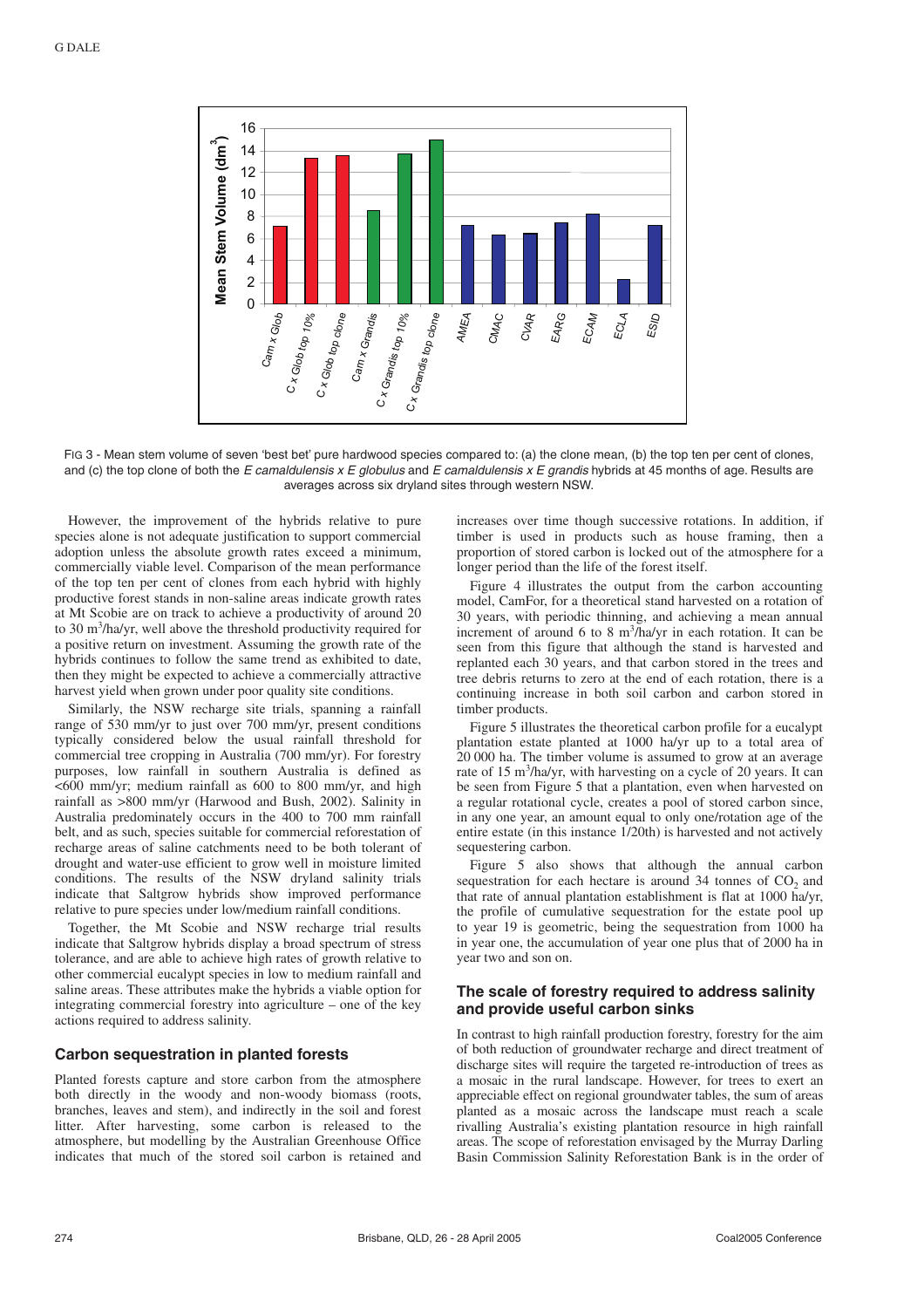

FIG 4 - Cumulative carbon sequestered (mass/ha) as predicted by the carbon accounting model CamFor, for a theoretical plantation managed on a 30 year cycle for a mixture of solidwood and other timber products, with replanting following each harvest. The reduced rate of carbon sequestration in year 179 simulates the effect of a catastrophic fire in part of the plantation area (source: http://www.greenhouse.gov.au).



FIG 5 - Cumulative carbon pool for a eucalypt forest under the following assumptions: average growth rate of stemwood = 15 m<sup>3</sup>/ha/yr; annual planting rate = 1000 ha/yr; harvest rotation = 20 years with each hectare replanted in the year following harvest.

1.5 million hectares within the 500 to 800 mm rainfall zone, or just 4.2 per cent of the land area of this zone. This scale of reforestation, the associated scale of capital investment, and the trend of natural resource management agencies to leverage limited public funds with private investment, virtually dictates, in most situations, that such forests provide economic returns in order to encourage and sustain the scale of capital investment required.

Improvements in productivity achieved by Saltgrow hybrids under stressed environmental conditions should enable commercially viable growth rates to be achieved in the key areas requiring reforestation. Current projections are that Saltgrow hybrids can achieve harvestable logs of 40 to 50 cm diameter in 20 to 25 years. Further improvements in clonal selection may reduce this period, while developments in sawmilling and veneering technology may reduce optimum log sizes and rotation lengths.

Fortuitously, the need for large-scale reforestation to control salinity is fully consistent with the requirement for development of a critical resource mass to supply any industry based on processing of wood and fibre products. While hardwood sawmilling operations (currently based exclusively on native forests) can operate on a resource of as little as 5000 ha (RIRDC, 1996), an internationally competitive softwood sawmill requires a minimum resource base in the order of 38 000 ha (RIRDC, 1996). It is likely that a similar scale of resource will be required to support hardwood mills based predominately on new plantation timber resources, and that such mills will need to be integrated to produce a range of products that fully utilise the wood fibre entering the mill gate. Integrated timber processing operations would also utilise residues for products such as biomass energy generation, which in turn will contribute to meeting Australia's renewable energy targets.

Similarly, large areas of plantation must be established to offset even a small proportion of  $CO<sub>2</sub>$  emissions from combustion of coal, or to provide offsets for export coal. For a project such as BHP Billiton's Denrobium colliery yielding around one million tonnes of thermal coal/year, potential  $CO<sub>2</sub>$  emissions equate to around 2.75 million tonnes per year. For a plantation with a mean annual timber increment of  $15 \text{ m}^3/\text{ha/yr}$  and a harvest rotation length of 20 years, the average annual carbon sequestration assuming a planting rate of 1000 ha/yr up to a total estate of 20 000 ha will be in the order of  $337\,000$  tonnes of  $CO<sub>2</sub>/h$ a/yr over the first 19 years. This equates to an offset of just over 12 per cent of potential annual  $CO<sub>2</sub>$  emissions from combustion of Denrobium thermal coal. While clearly, timber plantations